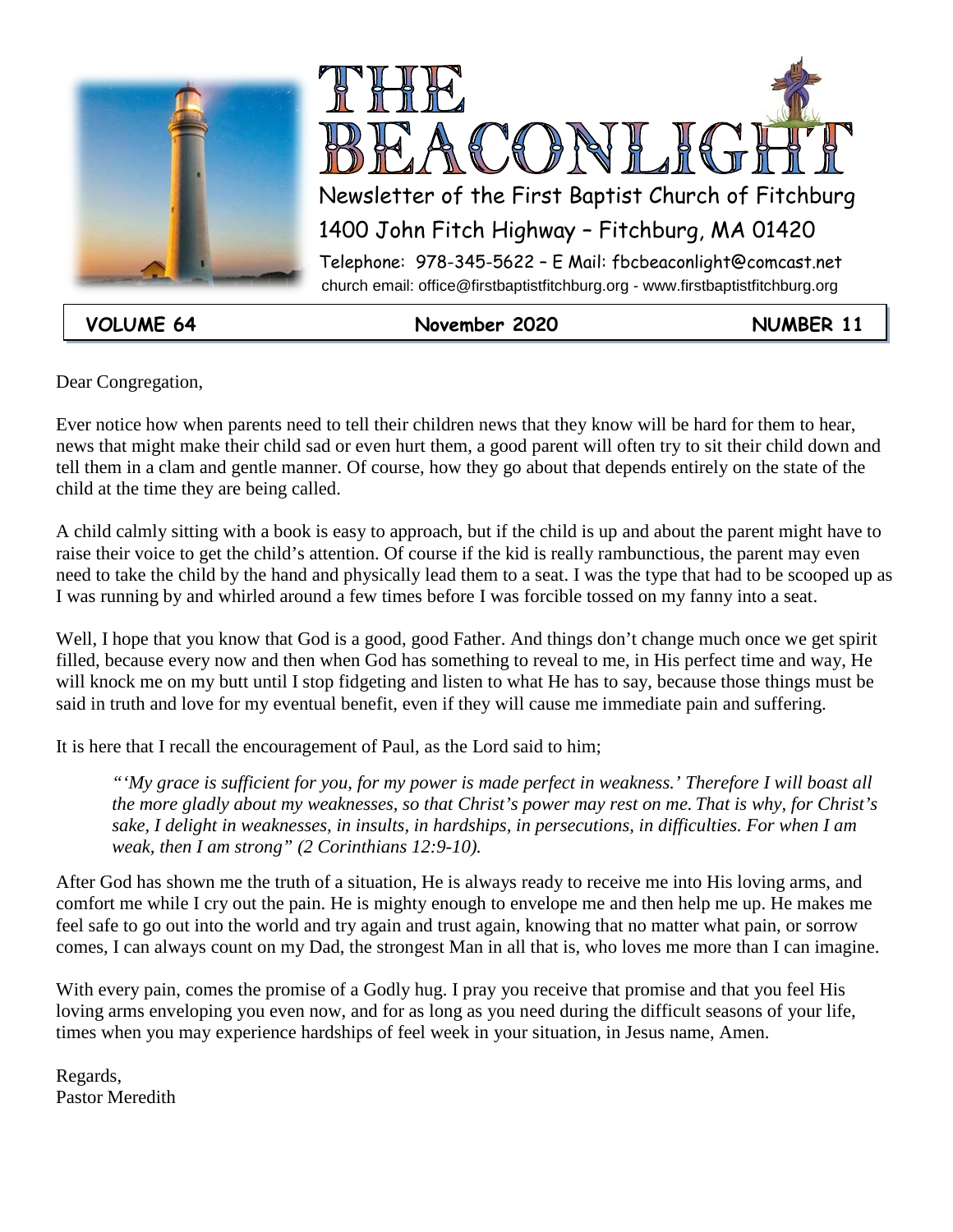# **Calling all youth!**

Grotonwood Camp & Conference Center have six in-person youth events planned for the month of November for children in grades K-8.

Ranging from Movie nights, Adventures days, Afternoon hikes, Princess Tea Parties and a Pie-Making masterclass with Miss Julia, just in time for Thanksgiving!  $\Box$ 

These are safe, wholesome, Christ-centered and fun opportunities for us to minister and connect with young people. Help us put kids in the way of God by sharing and spreading the word.

For more information and to register hit the event links below!

Grotonwood Camp & Conference Center follow all COVID-19 precautionary measures including wearing masks, regular hand washing and physical distancing. Find out more about how we are staying safe by visiting [www.grotonwood.org.](http://www.grotonwood.org/)

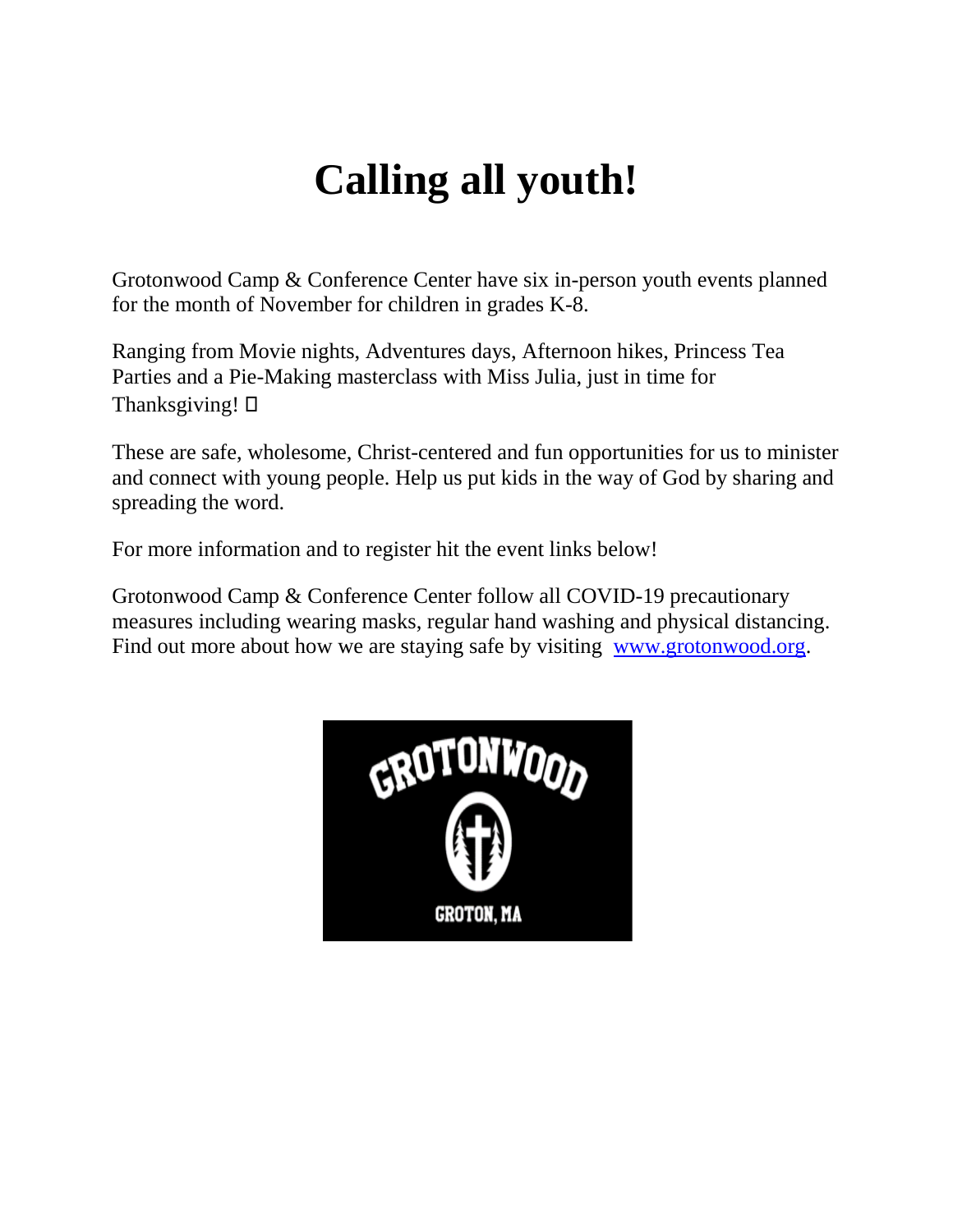# *Secret Santa Local Mission Appeal*



Special Offering to help provide Christmas for children and their families this Christmas

#### November 8, 2020

Help for Our Community, Inc., a non-profit organization in the Fitchburg/Leominster area, is asking for donations in order to provide Christmas gifts for children and food baskets for their families. We will be taking a special offering on November 8 as our Christmas gift to our local community and to share love with children and families in need. Let us share our blessings with others this Christmastime.



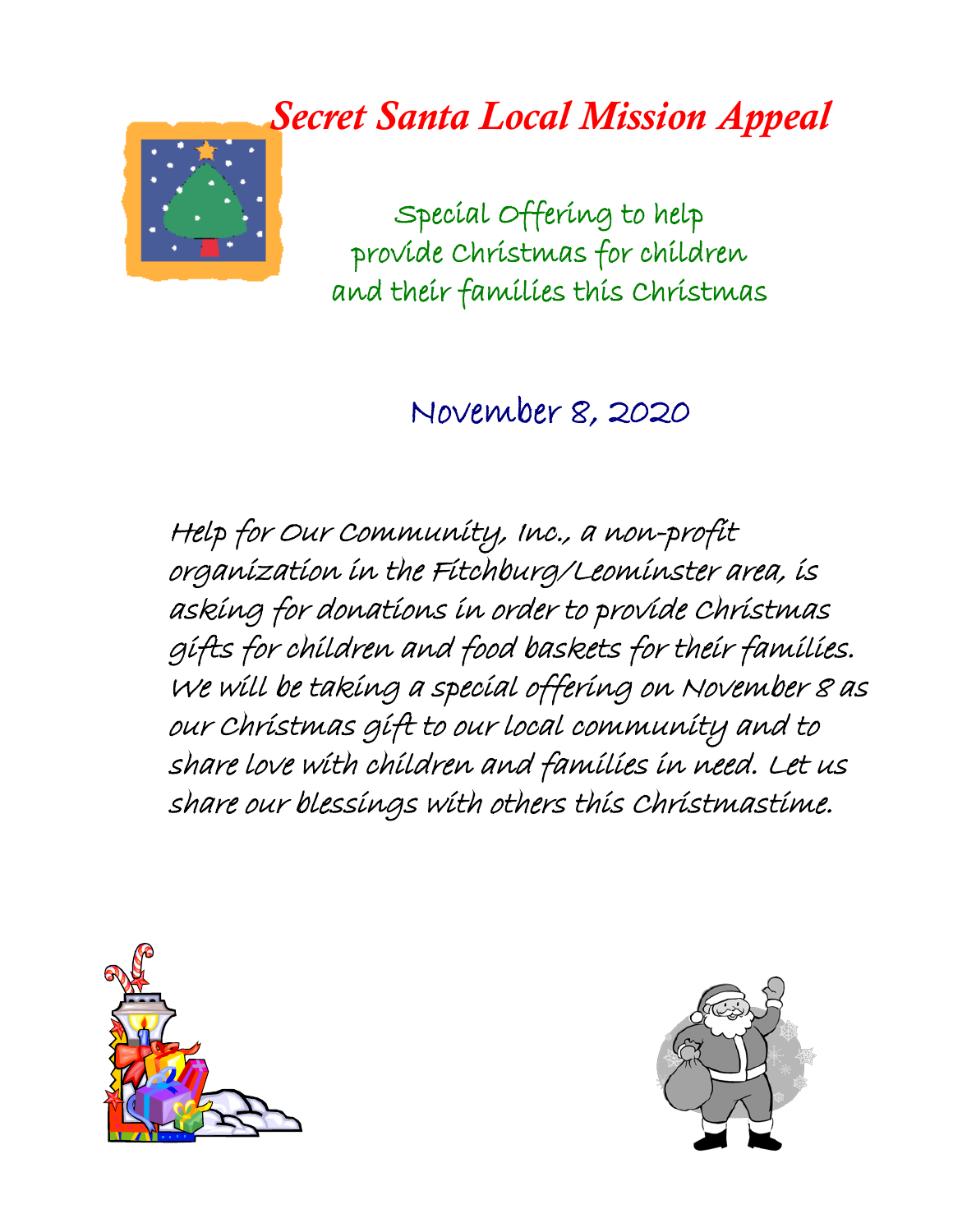# First Baptist Church of Fitchburg

1400 John Fitch Highway, Fitchburg, MA 01420-2035

## 2021 Pledge Card

|                            | Please Circle One                                              |
|----------------------------|----------------------------------------------------------------|
|                            |                                                                |
|                            | Please Circle One                                              |
|                            |                                                                |
|                            | Please Circle One                                              |
| Pledge to Loan Repayment   | <u>_______________________________</u> Per Wk. Per Mo. Per Yr. |
|                            | Please Circle One                                              |
| Pledge to Snow & Oil Fund: | Per Wk. Per Mo. Per Yr.                                        |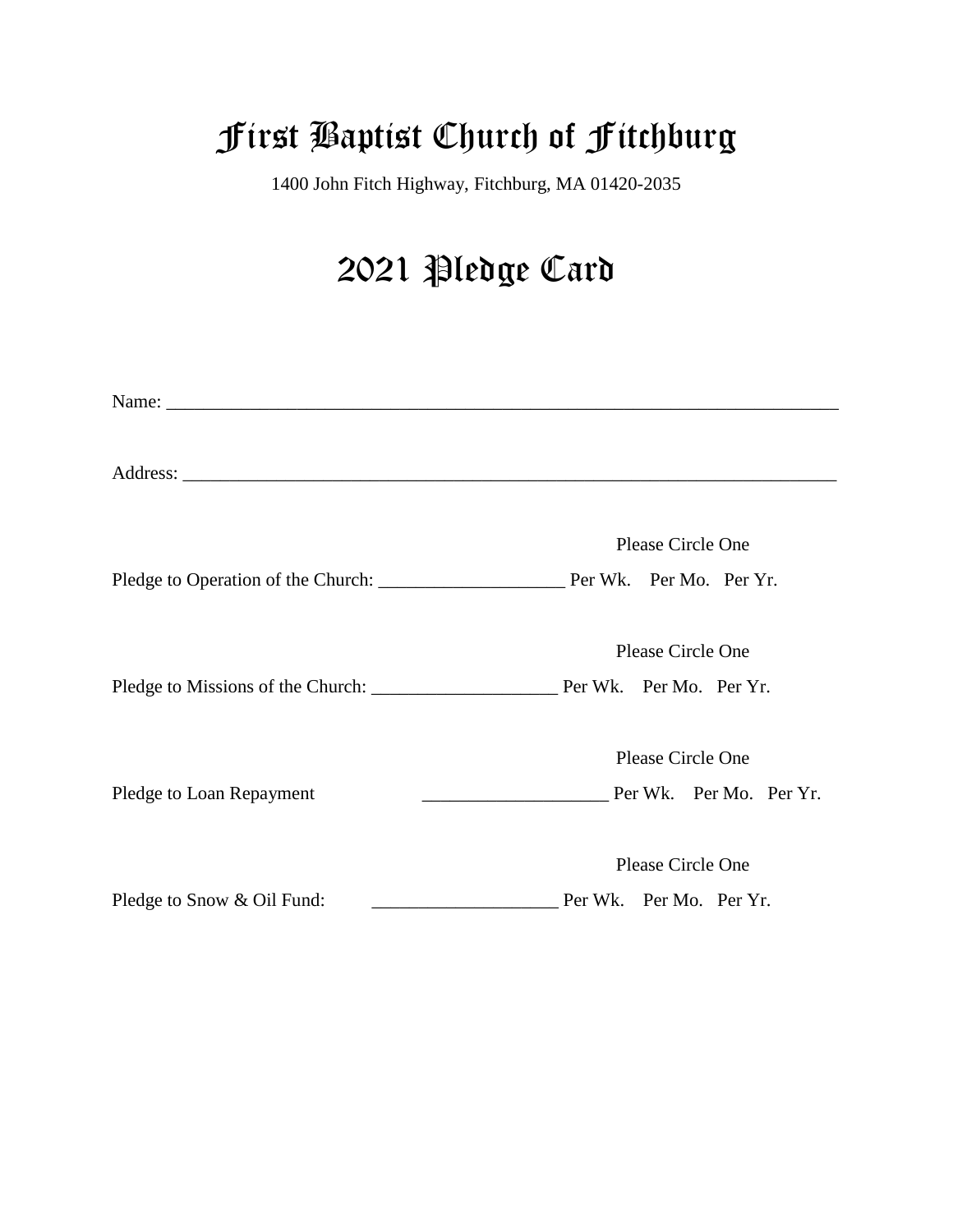# **Local News**

#### The Seven Laws of the Harvest

- 1 We Reap Only What has been Sown
- 2 We Reap the Same Kind as We Sow
- 3 We Reap in a Different Season than we Sow
- 4 We Reap More than we Sow
- 5 We Reap in Proportion to What we Sow
- 6 We Reap the Full Harvest of the Good...
- 7 We Can't Change Last Year's Harvest





Don't Forget to<br>"Fall Back"! Daylight Savings Time ends Sunday a

*Careful Planning Makes a Difference*

#### **ANTHONY V. FEROCI, JR. ATTORNEY AT LAW**

114 Merriam Ave - Suite 204 Leominster, MA 01453 978-466-5011

Elder and Disability Law Medicaid Planning Estate Planning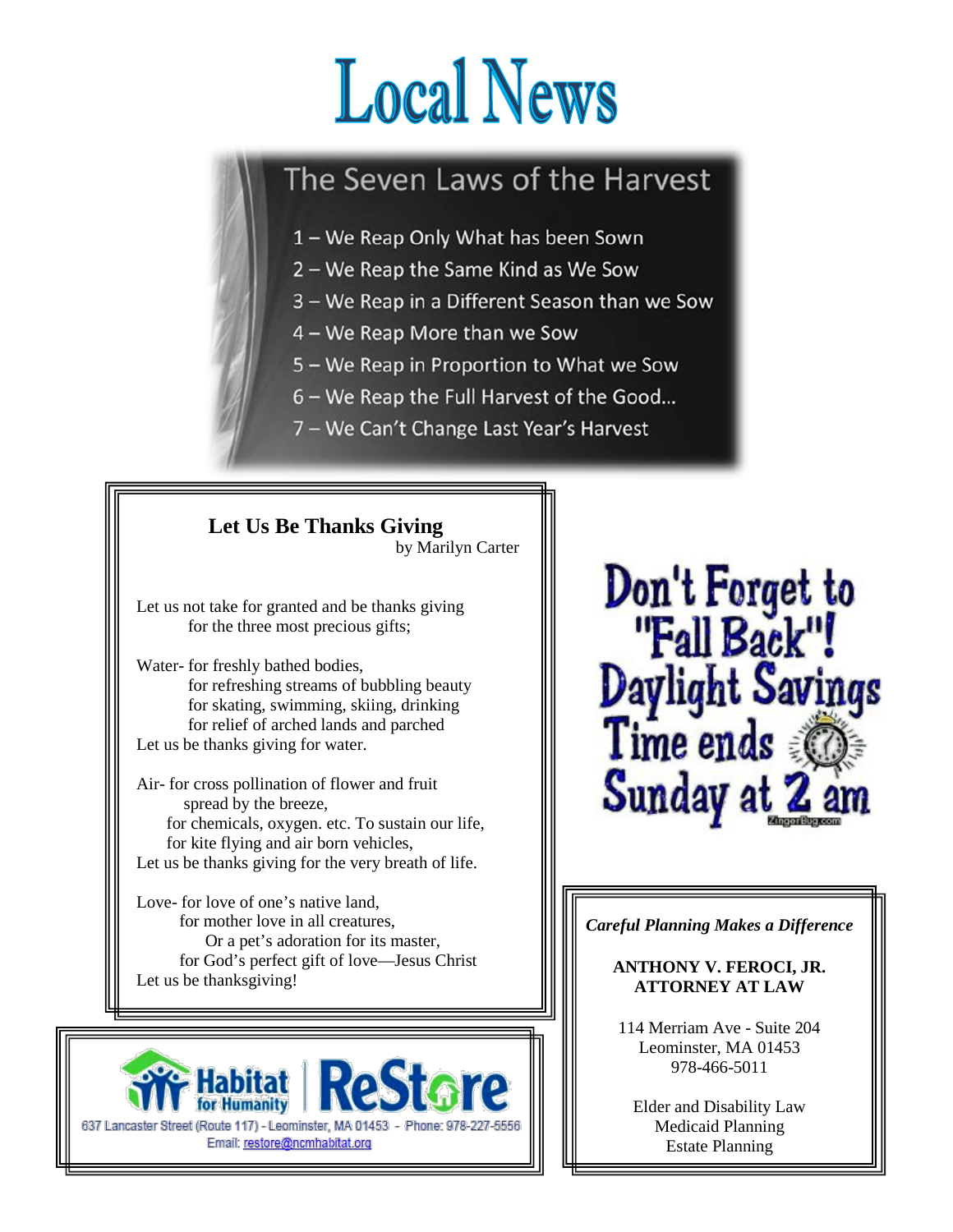

# *Help Us Raise Money!*

**We're in the thick of Camp Classroom, and it's going phenomenally well!** The kids are thriving so much that we even had students go from

part-time to full-time.

**Our focus in the coming weeks is to raise as much awareness for our Camp Classroom Fundraiser to continue to create a safe, educational, and fun environment for our students.** Thus far, we have raised over \$30k from our generous donors (amazinggggg) and hope to gain momentum through our [online fundraiser.](http://r20.rs6.net/tn.jsp?f=001e0TPwdsy3LSFhCMpCaWlCj_qc0XZoR3yKRmh0ug-hZNd9pWS6Nkml9BVGRxn9mcGr2B78OijpQ4Nn1e84dah70L1mC0A93zOtr7LEUQXT09pqPf67c9ZnMf1hCWebwjCQiM82Vs1OjX8XrSnmoY5O11DkpCUS4nuy91wBa0Po671irxQ0YnC4nBmjjQlNRblXNf7bWR6DfVH2S34GEl8SovzYiPlkHYZ&c=0Tuaq9-3L8Lx9H2S2hFldb8_Z0mV06tDigTuAx7KPkQAV-_6a_hiQw==&ch=chmVXcQ2EOXI62uKWaTirmLNC3EFJ2-IZmEjegkrMcY2vkLm1p-FAg==) We're thankful for any donation you can make!

#### create. explore. educate. discover.

**Thank you for all your continued support! We appreciate you!**

**The Oceanwood Team**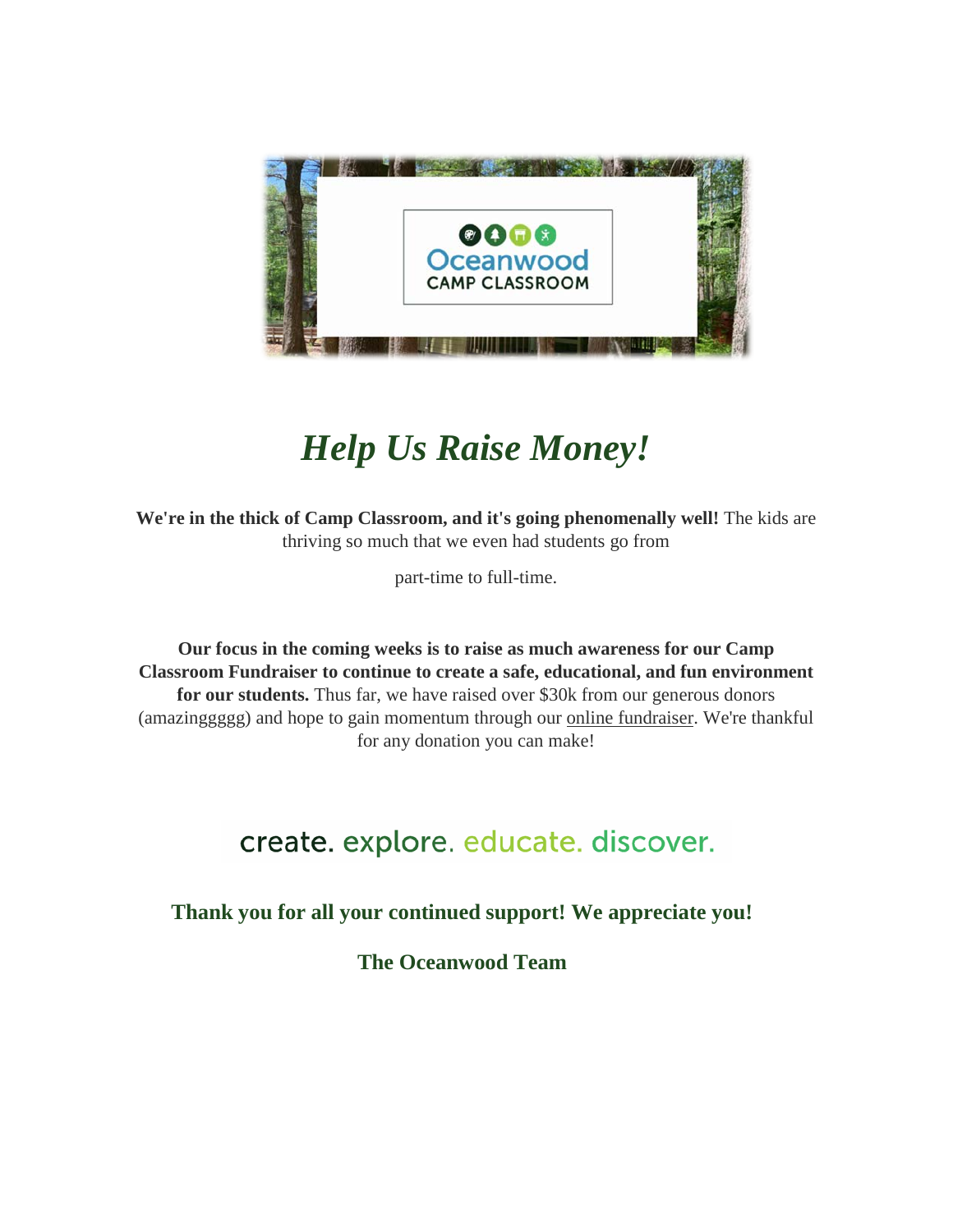# Recipe of the Month

#### **No-Bake Peanut Butter Bars**



#### *Ingredients:*

¾ cup butter (melted)

2 cups [graham crackers](https://amzn.to/2GSvzp0) (crushed)

2 cups powdered sugar

1 ¼ cup creamy peanut butter

2 ½ cups semi sweet chocolate chips

3 tablespoons creamy peanut butter

#### *Preparation:*

- 1. Line a  $9\times9$  baking dish with parchment paper, set aside.
- 2. Using either a stand mixer or a hand held mixer, combine the melted butter, powdered sugar and graham crackers.
- 3. Mix in the  $1\frac{1}{4}$  cup of creamy peanut butter, just until well incorporated.
- 4. Evenly spread the peanut butter mixture into the bottom of the baking dish.
- 5. In a heat safe bowl, add the semi sweet chocolate chips and the remaining 3 tablespoons creamy peanut butter. Heat for 30 second intervals, stirring well after each interval until the peanut butter and chocolate are smooth.
- 6. Spread the chocolate mixture over the peanut butter base.
- 7. Chill the bars for 1 hour.
- 8. Let the bars sit 10 to 15 minutes, at room temperature, before serving.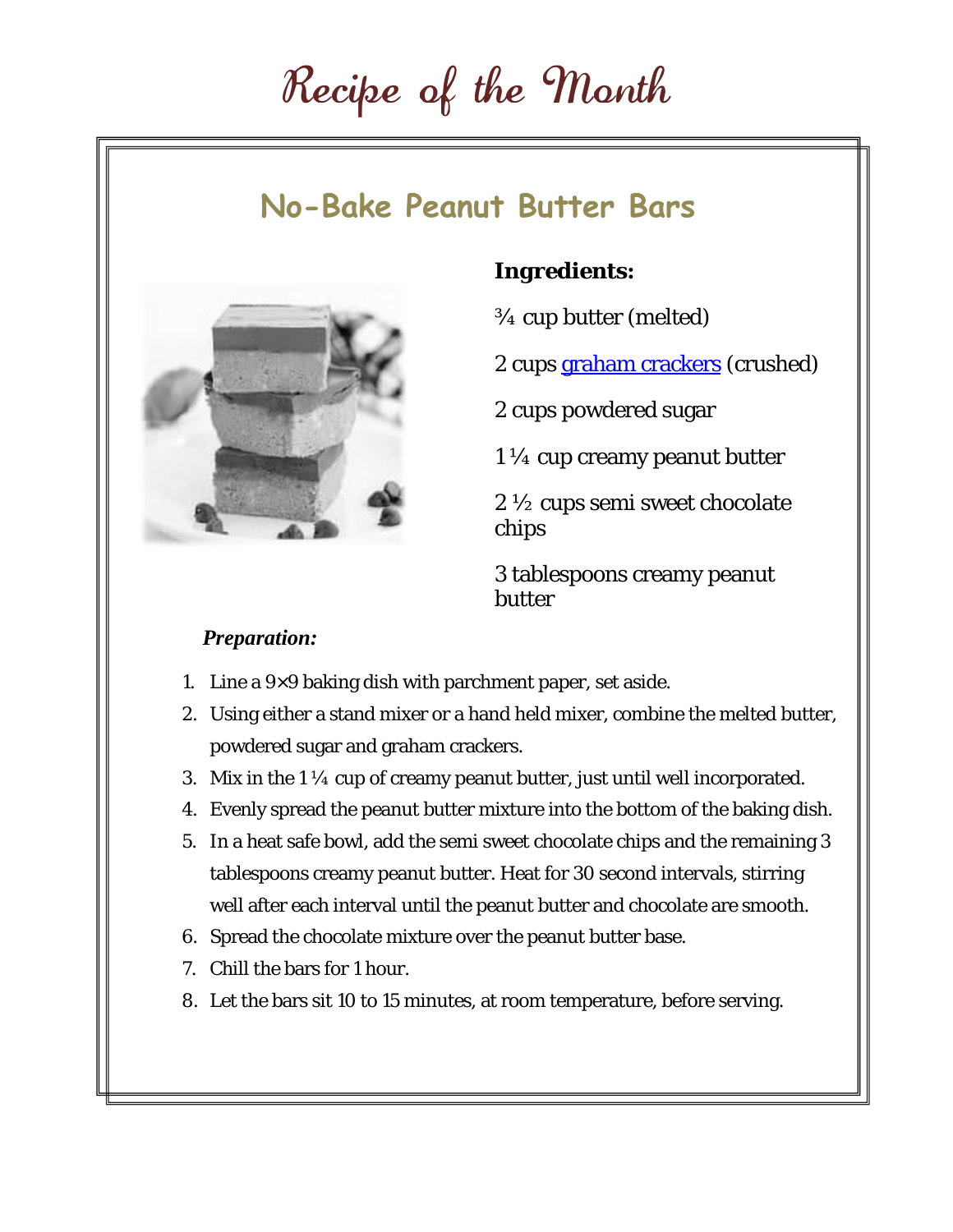



#### November Birthdays November Anniversaries





IF YOU'RE BIRTHDAY OR ANNIVERSARY IS NOT HERE, LET US KNOW AND WE'LL INCLUDE IT IN THE BEACONLIGHT! REMEMBER TO NOTIFY THE CHURCH OFFICE WITH ADDITIONS OR CORRECTIONS TO YOUR ADDRESS OR TO OUR MONTHLY LISTING OF BIRTHDAYS AND ANNIVERSARIES CONTACT THE CHURCH OFFICE 978-345-5622 E-MAIL: FBCBEACONLIGHT@COMCAST.NET